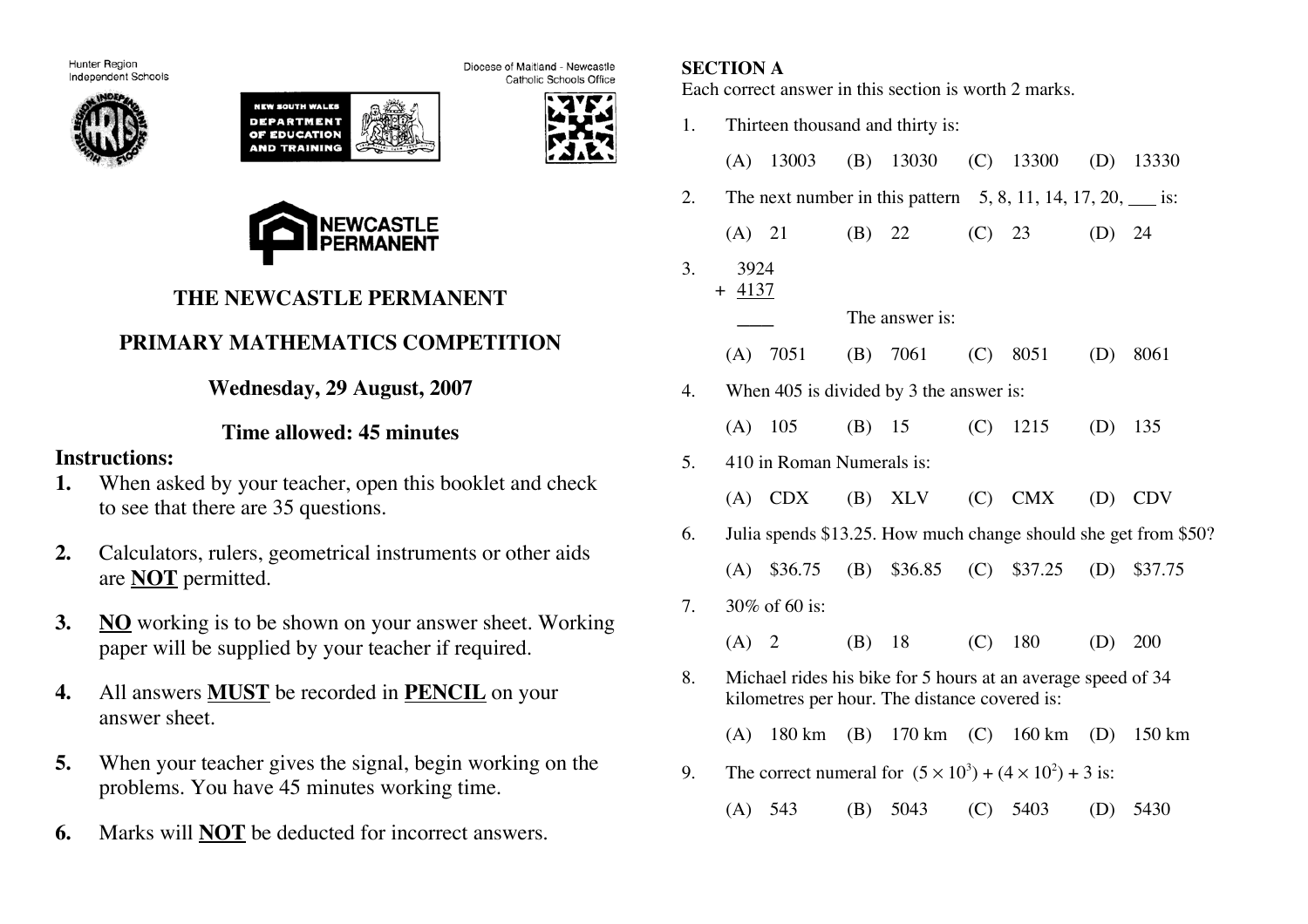$10.$ 

The size of the missing angle in this triangle is:

- $(B)$  55°  $(C)$  65°  $(A)$  45°  $(D)$  75°
- The diagram that represents a triangular prism is: 11.



Karl, Fatima, Effie and Luigi each estimate the number of people at a 12. Jets football match. The table below gives their estimates.

| ar <sup>1</sup>      | ma | n cc<br>10 | 11101 |
|----------------------|----|------------|-------|
| 7100<br>$\mathbf{1}$ |    | $\Omega$   | 700   |

If 17432 attended the match, who made the best estimate?

- (A) Effie (B) Fatima  $(C)$  Karl (D) Luigi
- A machine produces 150 items in one minute. The number of items it 13. would produce in 10 seconds is:
	- 20  $(D)$  30  $(A)$  15  $(B)$  $(C)$ 25
- Which is the smallest mass?  $14.$

 $(A)$  1.2 kg  $120t$  $1200$  mg  $(B)$  12g  $(C)$  $(D)$  $rac{3}{5} + \frac{1}{10} =$ 15.

(A) 
$$
\frac{4}{15}
$$
 (B)  $\frac{4}{10}$  (C)  $\frac{1}{2}$  (D)  $\frac{7}{10}$ 

#### **SECTION B**

Each correct answer in this section is worth 3 marks.

16. What digit replaces \* to make a correct statement?

$$
\frac{5 * r3}{6} \text{ (A)} \quad 5 \qquad \text{(B)} \quad 6 \qquad \text{(C)} \quad 7 \qquad \text{(D)} \quad 8
$$

17. Look at the four quadrilaterals.



Which of the following statements is true?

- The trapezium has 2 axes of symmetry. (A)
- The rhombus has more axes of symmetry than the rectangle. (B)
- The rhombus and the square have the same number of axes of  $(C)$ symmetry.
- (D) The square is the only shape that has 4 axes of symmetry.
- The difference between two numbers is 253. If the smaller number 18 is 349, then the other number is:
	- $(A)$  96  $(B)$  592  $(C) 602$  $(D)$  692
- Orange juice comes in 2 litre containers. At a class party, each 19. student is to be given a 200 millilitre cup of orange juice. If there are 24 students in the class, how many 2 litre containers of orange juice need to be purchased?

 $(A)$  2  $(B)$  3  $(C)$  4  $(D)$  5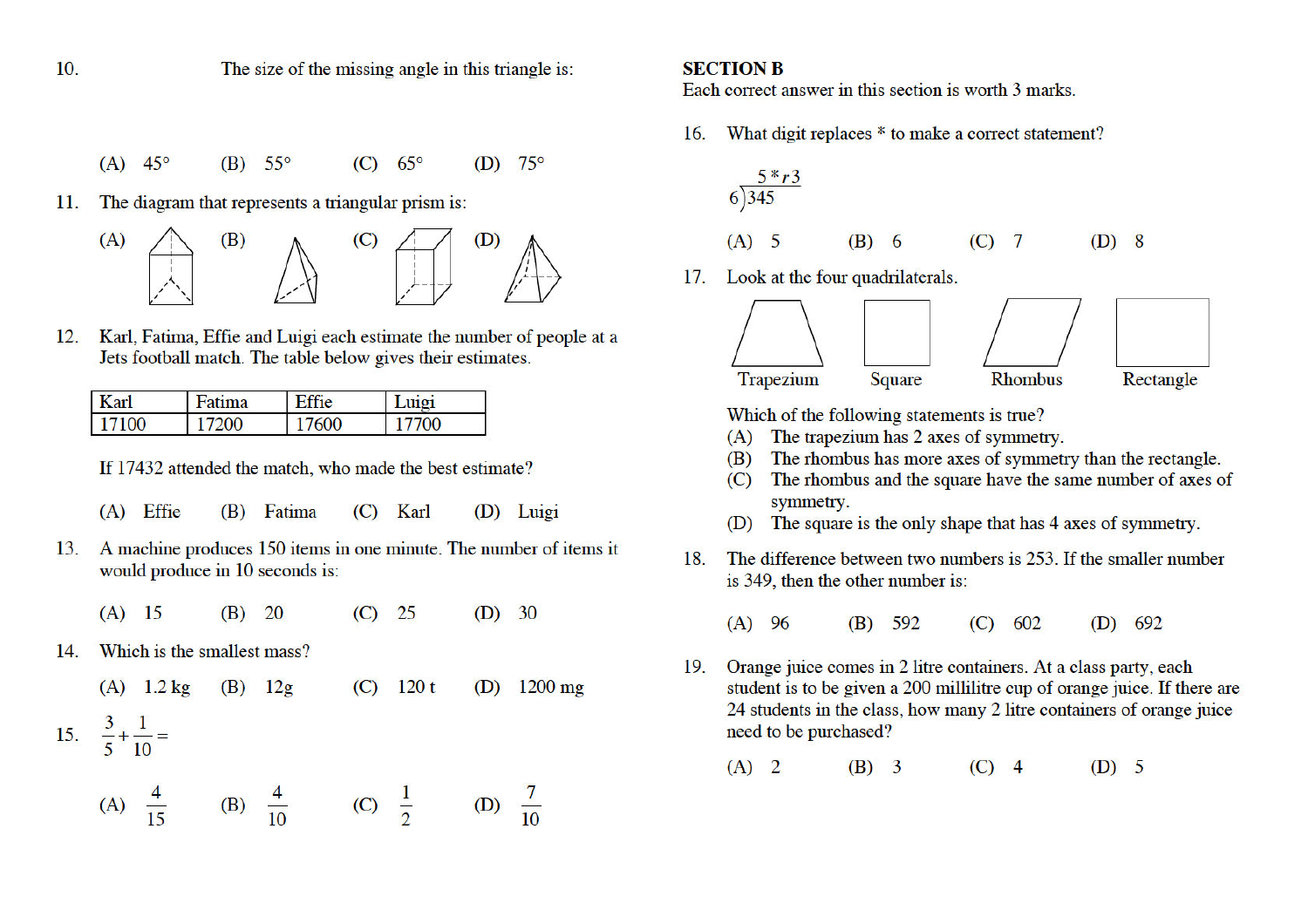- 20. After five Mathematics tests Joanne averaged 74%. How many marks did Joanne score in her next Mathematics test if her average rose to  $76\%$ ?
	- $(A)$  76  $(C)$  86  $(D)$  96  $(B)$  84
- $21.$ Of the following sets of angles, the set which could be the angles of an isosceles triangle is:

| (A) $30^{\circ}, 60^{\circ}, 90^{\circ}$ | (B) $50^{\circ}, 50^{\circ}, 60^{\circ}$ |
|------------------------------------------|------------------------------------------|
| (C) $70^{\circ}, 70^{\circ}, 70^{\circ}$ | (D) $54^{\circ}, 72^{\circ}, 54^{\circ}$ |

- Lunchtime is due to start at 18 minutes past 12 noon and end at  $22.$ 1:05 pm. How long do students have for lunch?
	- (A)  $42 \text{ min}$  (B)  $47 \text{ min}$  (C)  $57 \text{ min}$  (D)  $1 \text{ hr} 13 \text{ min}$
- 23. There are three days between 4 July and 8 July. How many days are between 28 January 2000 and 9 May 2000?
	- $(B)$  101  $(C)$  102  $(D)$  103  $(A)$  100
- $24^{1}$ The diagram shows two isosceles triangles with the equal sides being 3 cm and 5 cm as marked.



- The area of the shaded region is:
- (A)  $16 \text{ cm}^2$  (B)  $12.5 \text{ cm}^2$  (C)  $8 \text{ cm}^2$ (D)  $4.5 \text{ cm}^2$
- 25. The set of figures  $\blacktriangle \diamond \blacklozenge \triangle$  is repeated in the pattern  $\begin{picture}(160,170)(-0.0,0){\line(1,0){100}} \put(10,0){\line(1,0){100}} \put(10,0){\line(1,0){100}} \put(10,0){\line(1,0){100}} \put(10,0){\line(1,0){100}} \put(10,0){\line(1,0){100}} \put(10,0){\line(1,0){100}} \put(10,0){\line(1,0){100}} \put(10,0){\line(1,0){100}} \put(10,0){\line(1,0){100}} \put(10,0){\line(1,0){100$ The 215th figure in this pattern is:
	- $(A)$   $\bullet$  $(B)$   $\Diamond$  $(C)$  $(D)$   $\wedge$

#### **SECTION C**

29.

 $(A)$  7

Each correct answer in this section is worth 4 marks.

| 26. |                 | 879             |     |                                                             |  | In the algorithm on the left some of the digits have |
|-----|-----------------|-----------------|-----|-------------------------------------------------------------|--|------------------------------------------------------|
|     |                 | 492             |     | been replaced by symbols.                                   |  |                                                      |
|     |                 | $\triangle 758$ |     |                                                             |  | The sum of the digits given by the four shapes,      |
|     | $7*110$         |                 |     |                                                             |  |                                                      |
|     | $35*600$        |                 |     | $\bullet + \clubsuit + \bullet + \blacktriangleright$ , is: |  |                                                      |
|     | $43 \times 468$ |                 |     |                                                             |  |                                                      |
|     |                 |                 | (R) |                                                             |  |                                                      |

- Alison played a 20 question quiz game in which a correct answer  $27$ scored 10 points, but a wrong answer lost 5 points. Alison answered all 20 questions and her score was 5. The number of questions answered correctly was:
	- $(A)$  6  $(B)$  7  $(C)$  8  $(D)$  13
- The year 2008 has the units digit equal to four times the thousands 28. digit. How many years before 2008 did this last happen?
	- $(A)$  6  $(B)$  10  $(D)$  1004  $(C)$  14
		- Seven cubes, each with one centimetre edges, are glued together as shown. The total surface area of this solid in square centimetres is:

 $(B)$  28  $(C)$  30  $(D)$  42